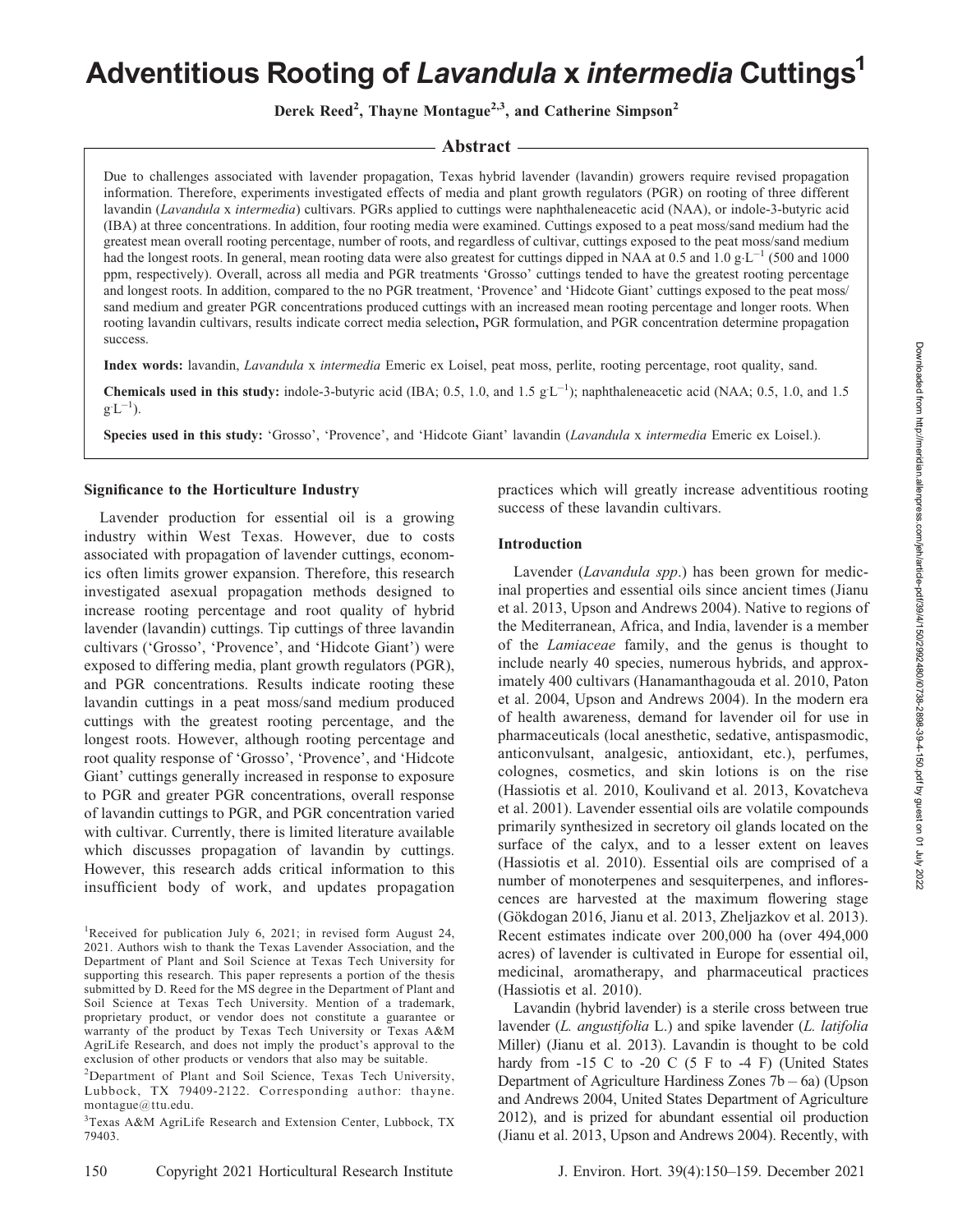

Fig. 1. Examples of lavandin (Lavandula x intermedia) stock plants. Cultivars include 'Grosso' (A), 'Provence' (B), and 'Hidcote Giant' (C).

an increase in small businesses and agro-tourism farms, lavender production has found popularity within the United States (Zheljazkov et al. 2013). Therefore, with increasing demand for essential oils, the addition of lavender as a specialty crop in Texas may broaden agricultural crop selection, and potentially produce new employment opportunities (Karelakis et al. 2017, Texas Lavender Association (https://texaslavenderassociation.org/) personal communication 2019, Usano-Alemany et al. 2011). Although a great number of lavender species and cultivars are grown worldwide (Jianu et al. 2013, Paton et al. 2004), three adapted and commonly grown lavandin cultivars in West Texas are 'Grosso', 'Provence', and 'Hidcote Giant' (Texas Lavender Association personal communication 2019) (Fig. 1).

Common methods of lavender propagation include sexual (seed germination) and asexual (micropropagation

and cuttings) (Andrade et al. 1999, Upson and Andrews 2004). However, lavandin produces sterile flowers (Jianu et al. 2013), and therefore cannot be propagated sexually. Asexual (vegetative) propagation results in plants which have the identical genotype of the parent plant, and provide required uniformity (Davies et al. 2018, Mabizela et al. 2017). In vitro micropropagation produces genetic clones of the source plant, and is currently the primary method of lavender propagation (Andrade et al. 1999, Goncalves and Romano 2013, Mitrofanova et al. 2017). However, micropropagation requires specialized skills and equipment, and cost for each plantlet is typically greater when compared to asexual propagation through cuttings (Chen 2016, Tomar et al. 2007).

Asexual propagation success of cuttings often depends upon a number of endogenous and exogenous factors (Zheng et al. 2020). For example, plant genotype, hormone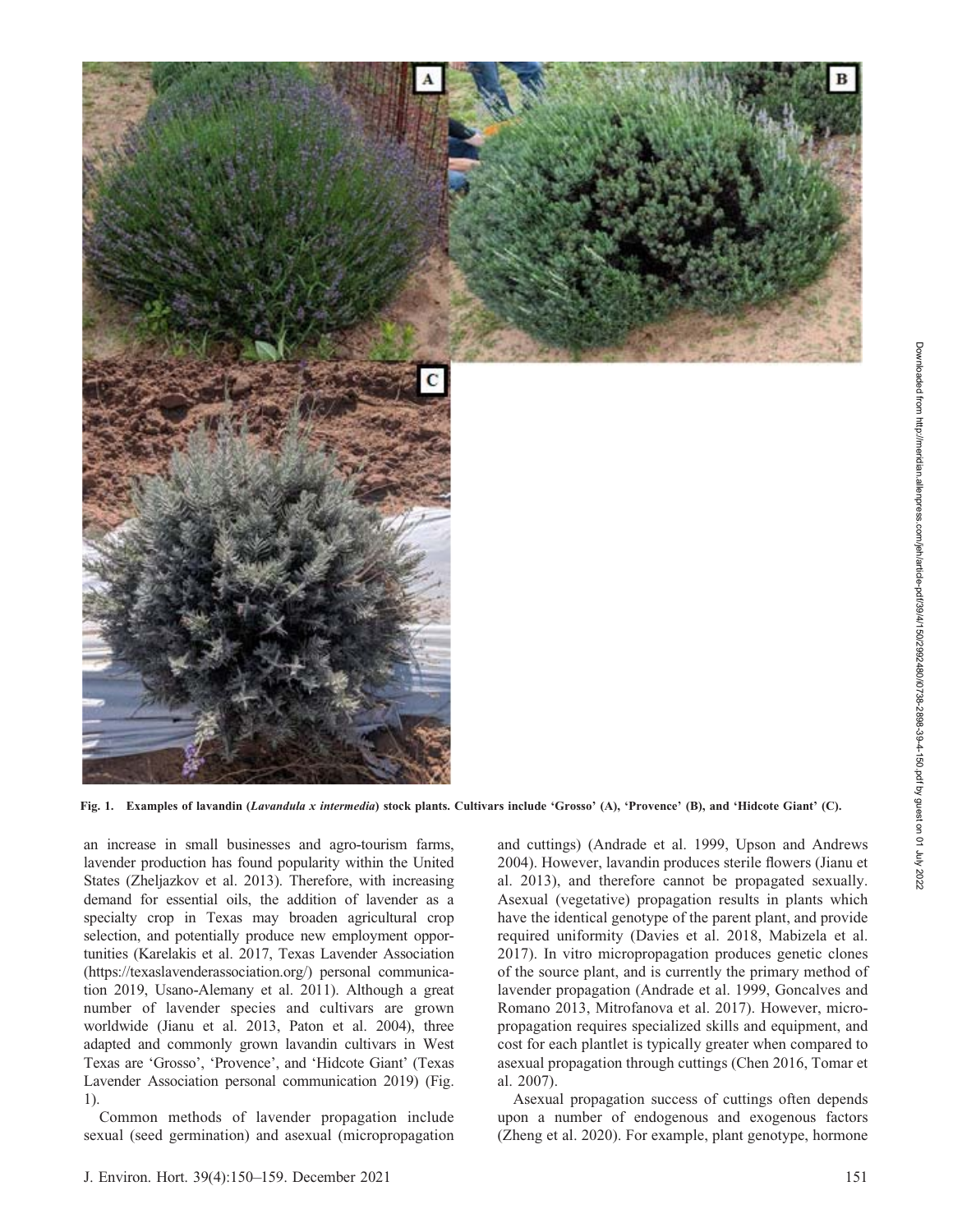synthesis and transport, time of year when cuttings are collected, maturity of stock plants, type of cutting, size of cutting, media temperature, media oxygen and water availability, and plant growth regulator (PGR) (Davies et al. 2018, Fox and Montague 2004, King et al. 2011, Mabizela et al. 2017, Pacurar et al. 2014, Swamy et al. 2002, Zheng et al. 2020) may influence adventitious rooting, and root growth. Rooting ability of cuttings may also differ among cultivars or clones within the same species (Epstein and Ackerman 1993, Epstein et al. 1993, Mabizela et al. 2017, McIvor et al. 2014). Previous research indicates asexual propagation of lavender by cuttings is challenging (Andrade et al. 1999, Nobre 1996). Therefore, when expanding for future production, rather than propagate cuttings from their own stock plants, most Texas lavender growers choose to pay greater costs, and purchase pre-rooted micropropagated plugs (Texas Lavender Association personal communication 2019). Lack of growers propagating their own plants is likely due to limited grower understanding of propagation methodology, and challenges associated with rooting lavender cuttings (Nobre 1996, Texas Lavender Association personal communication 2019).

Media selection will also influence cutting rooting success (King et al. 2011, Mabizela et al. 2017, McIvor et al. 2014, Szczepaniak et al. 2016). Zheng et al. (2020) exposed carnation (Dianthus caryophyllus L.) cuttings to three cocopeat/perlite formulations (1:1, 1:2, 1:3) (throughout this paper, media mixing ratios will be expressed on a volumetric basis). They report carnation rooting percentage did not differ among media treatments. However, root length, fresh weight, and dry weight were greatest for carnation cuttings rooted in the cocopeat/perlite (1:1) medium (Zheng et al. 2020). Zheng et al. (2020) concluded the best rooting medium for carnation cuttings should have a balance between bulk density, water holding capacity, and air water permeability. Baldcypress (Taxodium distichum L.) cuttings were exposed to several IAA treatments, and rooted in peat moss, perlite, and a 1:1 peat moss/perlite medium (King et al. 2011). Rooting medium treatment results indicate differences were found for baldcypress cuttings rooting percentage and root quality data (root to shoot ratio, root length, number of primary and secondary roots, etc.). King et al. (2011) suggest for the greatest rooting percentage, rooting media for baldcypress cuttings should provide greater aeration. However, root quality parameters were greater in media with greater water holding capacity.

As a growing medium, peat moss (organic component) provides water-holding capacity, reduced pH, and increased cation exchange capacity (CEC). Perlite (inorganic component) is known to have low CEC, low bulk density, high porosity, and provide aeration in soilless media (Pascual et al. 2018, Zheng et al. 2020). Sand (inorganic component) has low CEC, high bulk density, and low to moderate porosity (Lemaire 1995, Mazare et al. 2007, Pascual et al. 2018). Therefore, each media might be considered suitable for rooting certain species (Adugna et al. 2015, Davies et al. 2018, King et al. 2011, Kukkonen and Vesterg 2009). However, adding sand to peat moss

increases medium permeability, and may potentially improve medium quality for rooting of cuttings (Kukkonen and Vesterg 2009, Szczepaniak et al. 2016, Westervelt 2003).

Updated, replicated information is lacking for asexual propagation of lavender by cuttings. Nobre (1996) indicates lavender cuttings have an inherent resistance to rooting. In addition, Andrade et al. (1999) found the presence of a PGR greatly increased true lavender 'Vera' plantlet rooting, especially at greater PGR concentrations. Therefore, when rooting lavender cuttings, use of a PGR may increase rooting percentage and rooting uniformity (Blythe et al. 2007, Davies et al. 2018). Improved lavender stem cutting propagation techniques would potentially increase lavender propagation success, allow growers to propagate lavender from their own stock plants, and potentially reduce production costs for Texas lavender flower and oil producers. Therefore, this research investigated rooting success of lavandin cuttings rooted in four differing media, exposed to three concentrations of two PGRs, and removed from stock plants of three different cultivars.

# Materials and Methods

Collection of cuttings. Two experiments were conducted. Experiment 1 (Expt. 1) began late summer 2019, and experiment 2 (Expt. 2) was initiated early spring 2020. Each experiment continued for a period of approximately eight weeks. Greenhouse experiments were conducted at the Texas Tech University Plant and Soil Science Greenhouse complex (Lubbock, TX). Tip cuttings (mean cutting length 12.5 cm (4.9 in)) of three hybrid lavandin cultivars ('Grosso', 'Provence', and 'Hidcote Giant') were taken from stock plants of a local lavender farm (Fig.1). Cuttings were collected from multiple stock plants the morning of 16 August, 2019 (Expt. 1), and 28 February, 2020 (Expt. 2). Following removal from stock plants, cuttings were placed in twenty-liter (5.2 gal) buckets filled with water, and immediately transported to the greenhouse facility.

Cutting preparation and treatments. Upon arrival at the greenhouse complex, cuttings were rinsed with tap water, and leaves from the basal 5.0 cm (2 in) of the stem were removed. Prior to application of PGR, each cutting was wounded by making a 5 cm (2 in) length incision along the stem axis to the basal end of the cutting (Fig. 2) (Davies et al. 2018, King et al. 2011). Cuttings from each cultivar were then randomly divided into seven groups, each group to be treated with a different auxin-based PGR, and PGR concentration. Investigated PGRs included naphthaleneacetic acid (NAA, Caisson Labs, CAS# 86-87-3, Smithfield, UT), and indole-3-butyric acid (IBA, Phytotronics Inc., Earth City, MO) soluble salts. For each PGR, cuttings were assigned one of four treatments: 0, 0.5, 1.0, and 1.5  $g \cdot L^{-1}$  (0, 500, 1,000, or 1,500 ppm). Using a total immersion method (Blythe et al. 2007, Davies et al. 2018), entire cuttings were soaked in each treatment for 30 seconds. Prior to inserting into media and placing under mist, cuttings were set aside to dry for 10 minutes. For each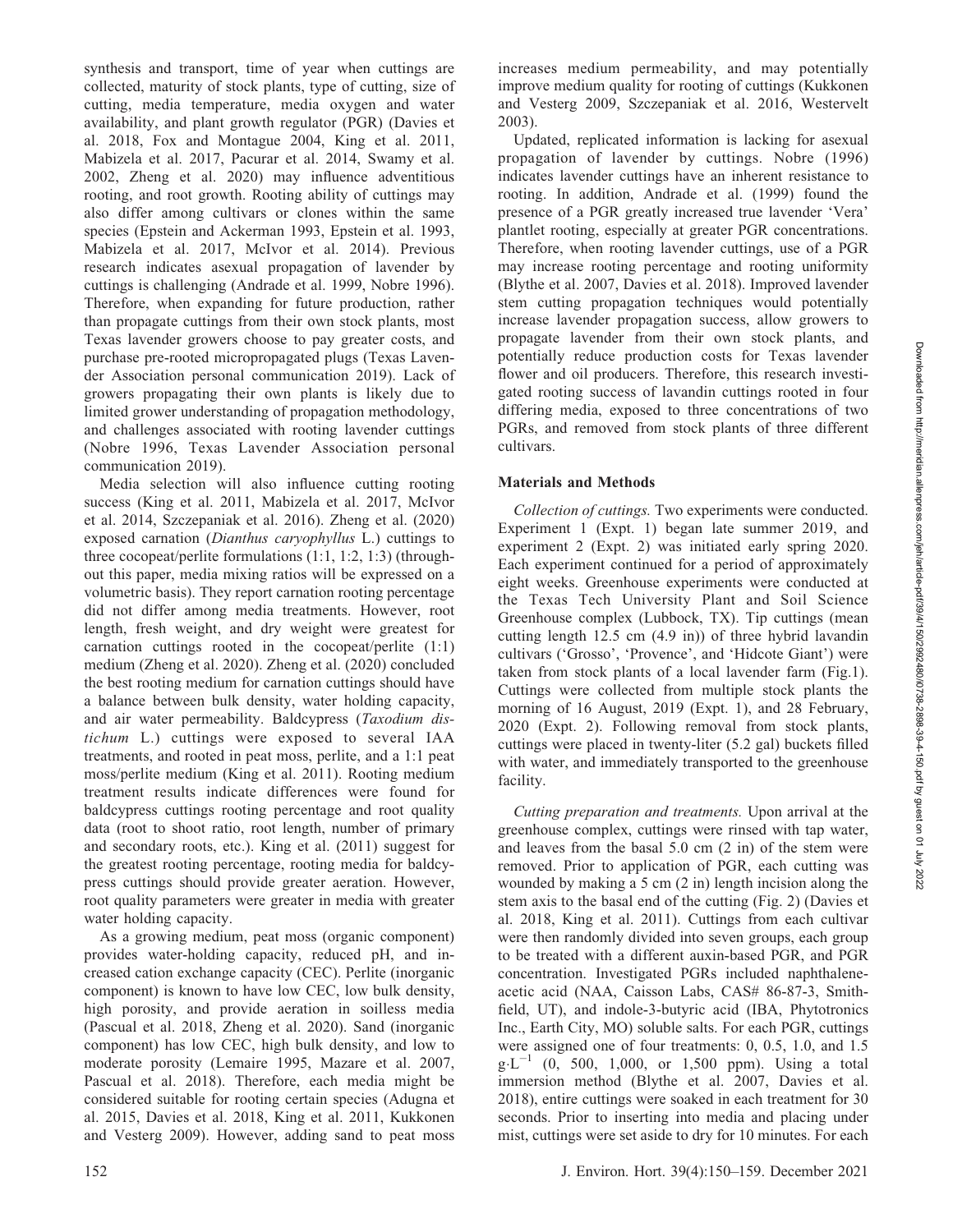

Fig. 2. Example of a lavandin (Lavandula x intermedia) cutting with leaves detached from the basal 5.0 cm (2.0 in) of stem, and the outer most layer of bark removed in the wounding process.

experiment, a single cutting was placed into a  $10 \times 10 \times 10$ cm  $(4 \times 4 \times 4$  in) container. Containers were then placed into flats (18 containers in each flat). Media examined were perlite (Ambient Minerals Perlite, Benton, AR), peat moss (Premier Sphagnum Peat Moss, Quakertown, PA), a peat moss/perlite mixture (3:1), and a peat moss/sand (Quickrete Play Sand, Quickrete Inc., Atlanta, GA) mixture (2:1). The evening prior to gathering cuttings, media within each flat was prepared, saturated with tap water, and left to drain. Flats were divided into nine groups of five flats each (each group of five flats was considered a block). Cuttings were rooted under intermittent overhead mist. Depending upon greenhouse environmental conditions, mist was active approximately 25 seconds every five minutes, and was regulated by an electronic leaf (Phytotronics Inc., Earth City, MO). In addition, bottom heat (Phytotronics Inc., Earth City, MO) was applied to maintain media temperature of approximately 27 C (80.6 F) (Davies et al. 2018). The greenhouse cooling system was set to maintain greenhouse air temperature  $> 27 \text{ C}$  (81 F), and the natural photoperiod was used. After a period of approximately eight weeks (14 Oct. 2019 (Expt. 1) and 26 Apr. 2020 (Expt. 2)) cuttings were carefully removed from flats, and excess medium rinsed from roots of each cutting. Rooting percentage, root number, and length of longest root were determined. A cutting was considered rooted if the cutting successfully produced one adventitious root (Fox and Montague 2004).

Statistical analysis. Expt. 1 and Expt. 2 each followed a factorial arrangement in a randomized complete block design with 9 blocks. Each block consisted of five flats (45 total flats), and one medium was assigned randomly to four flats within each block. In addition, one flat within each block contained a single row of three containers. Each row was randomly assigned one of the four media treatments (Fig. 3). Therefore, within each block there was a single cutting of each medium x PGR x cultivar treatment, and nine cuttings of each combination within Expt.1, and nine cuttings of each combination within Expt. 2 (252 total cuttings of each cultivar within each experiment). Because rooting of some species is dependent upon time of year (Fox and Montague 2004, King et al. 2011, Swamy et al. 2002), rooting percentage, number of roots for each cutting, and length of each cutting's longest root data from Expt. 1 and Expt. 2 were exposed separately to analysis of variance (ANOVA) suitable for a factorial arrangement in a randomized complete block design (SAS version 9.4, SAS Institute, Cary, NC). However, results from Expt. 1 and Expt. 2 exhibited similar results and trends, and differences between experiments were not detected. Therefore, data from Expt. 1 and Expt. 2 were pooled, and exposed again to ANOVA (Andrenko et al. 2020). If significant differences were found, means were separated by Fisher's least significance difference procedure ( $P < 0.05$ ).

#### Results and Discussion

Influence of media. Medium influenced lavandin cutting rooting percentage. Of the media examined, the peat moss/ sand mixture had the greatest mean rooting percentage (approximately 80%) across cultivar and PGR treatments when compared to cuttings rooted in other media ( $P =$ 0.0001) (Fig. 4). Mean rooting percentage in the peat moss/ sand mixture was 29, 46, and 38% greater when compared to perlite, peat moss, and the peat moss/perlite media, respectively. Number of adventitious roots found on each cutting was also influenced by media ( $P = 0.0001$ ) (Fig. 5). Mean number of roots for each cutting were greatest for cuttings rooted in the peat moss/sand medium (9.3), and least for cuttings grown in the peat moss medium (4.0). Root numbers were similar for cuttings rooted in perlite and the peat moss/perlite media (Fig. 5). For length of the longest root on each lavandin cutting, an interaction occurred between media and cultivar across all PGR treatments ( $P = 0.0027$ ) (Fig. 6). However, regardless of cultivar, mean adventitious root length was greatest for cuttings rooted in the peat moss/sand medium (8.5 cm). In addition, regardless of cultivar, shortest roots were found on cuttings rooted in peat moss (1.3 cm).

When propagating cuttings, the medium must provide an environment which will increase the probability cuttings will form and grow adventitious roots: anchor the cutting, provide water, supply aeration, and reduce amount of light reaching the cutting base (Davies et al. 2018, King et al. 2011, Lemaire 1995). Although physiochemical properties of media used in this study were not directly analyzed, physiochemical properties of this study's media components have been described elsewhere (King et al. 2011,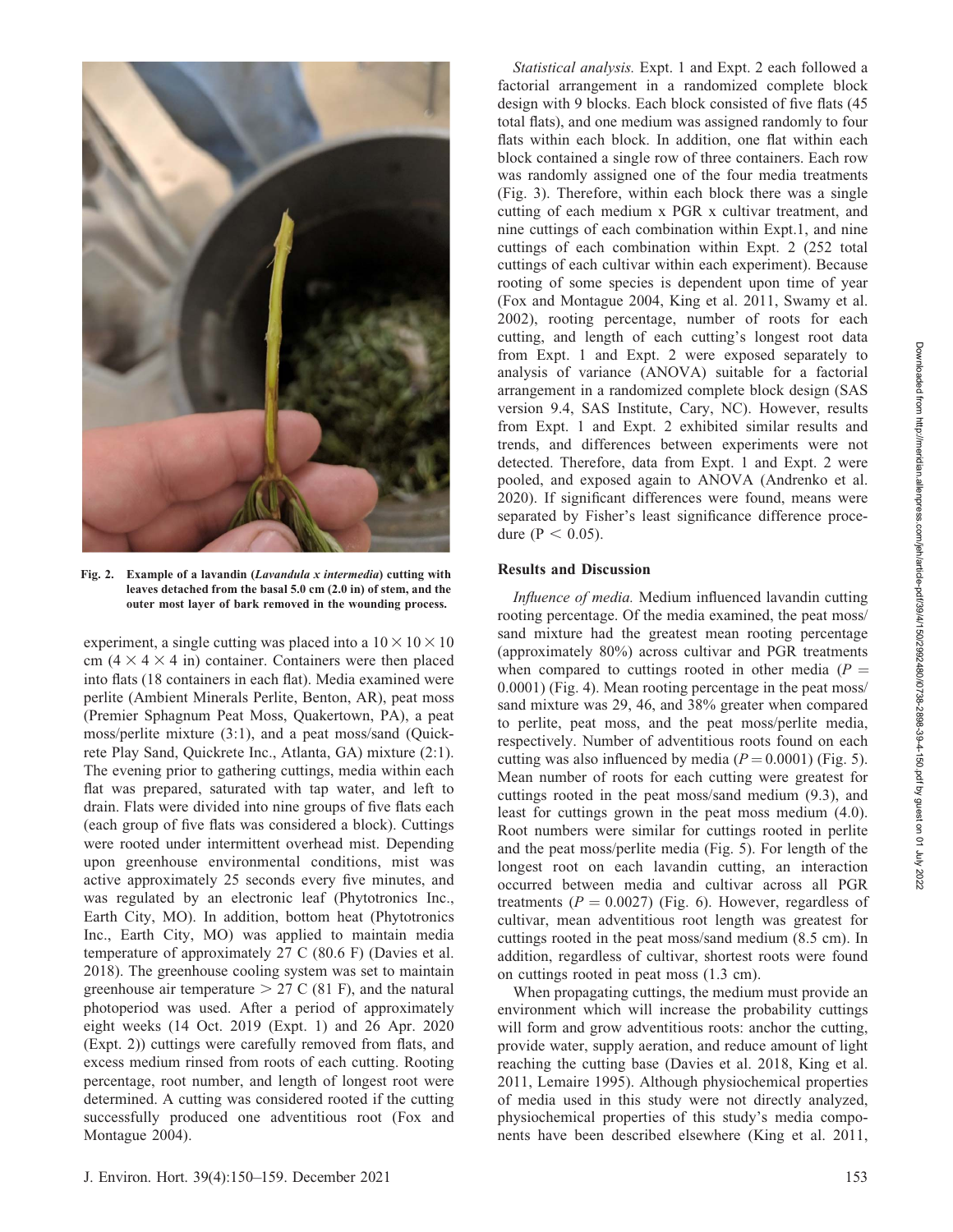

Fig. 3. Mist bench experimental design with three lavandin (Lavandula x intermedia) cultivars ('Provence', 'Hidcote Giant', and 'Grosso'), four media (perlite, peat moss, peat moss/perlite, and peat moss/sand), and three different plant growth regulator concentration treatments of indole-3-butyric acid, and naphthaleneacetic acid.

Lemaire 1995, Mazare et al. 2007, Pascual et al. 2018, Zheng et al. 2020). For media used in current experiments, physiochemical properties likely differed between each medium. Compared to other media, the peat moss medium likely was poorly drained, had lower pH, and provided low aeration to cuttings (Davies et al. 2018, King et al. 2011). Excess water within a medium may reduce aeration, and restrict adventitious rooting and root growth (Davies et al. 2018, King et al. 2011). However, uptake of water by a cutting is proportional to the content of water within the medium (King et al. 2011). Therefore, water availability within the medium is critical for rooting cuttings. Our data corresponds with a honeybush (Cyclopia subternata Vogel) rooting experiment in which Mabizela et al. (2017) report peat moss to be a poor rooting medium. A number of other studies reveal cuttings of many species do not root well within a peat moss medium (Mazare et al. 2007, Szczepaniak et al. 2016). Perlite medium likely had greater aeration and porosity when compared to peat moss (He and Yi 2014, Lemaire 1995, Mazare et al. 2007, Pascual et al. 2018). However, lack of nutrient availability and excessive aeration of perlite medium has been found to restrict

rooting and root growth of cuttings placed within perlite (Daza et al. 2000, Mazare et al. 2007).

Rooting media attributes are a critical factor which affect rooting percentage and root quality characteristics (King et al. 2011, Zheng et al. 2020). Furthermore, successful selection of a propagation substrate is mainly dependent upon biological attributes of the target species (Zheng et al. 2020), and the adaptability of a species to a substrate's physiochemical properties (Lemaire 1995). Similar to our results, mixtures of organic and inorganic media components have been found to provide an excellent rooting medium for many plant species (Pascual et al. 2018, Szczepaniak et al. 2016, Zheng et al. 2020). Our results are similar to rooting experiments of Mazare et al. (2007), who investigated vegetative propagation of white spruce (Picea glauca Moench 'Conica') cuttings. Several organic and inorganic substrate treatments were included (sand, peat moss, perlite, 1:1 sand/peat moss, 1:1 sand/perlite, and 1:1 peat moss/perlite). Results indicate rooting percentages were greatest in the peat moss/sand substrate. However, unlike our results, Mazare et al. (2007) reports white spruce cuttings had greater root quality data when rooted in a medium which consisted of a perlite/peat moss mixture. In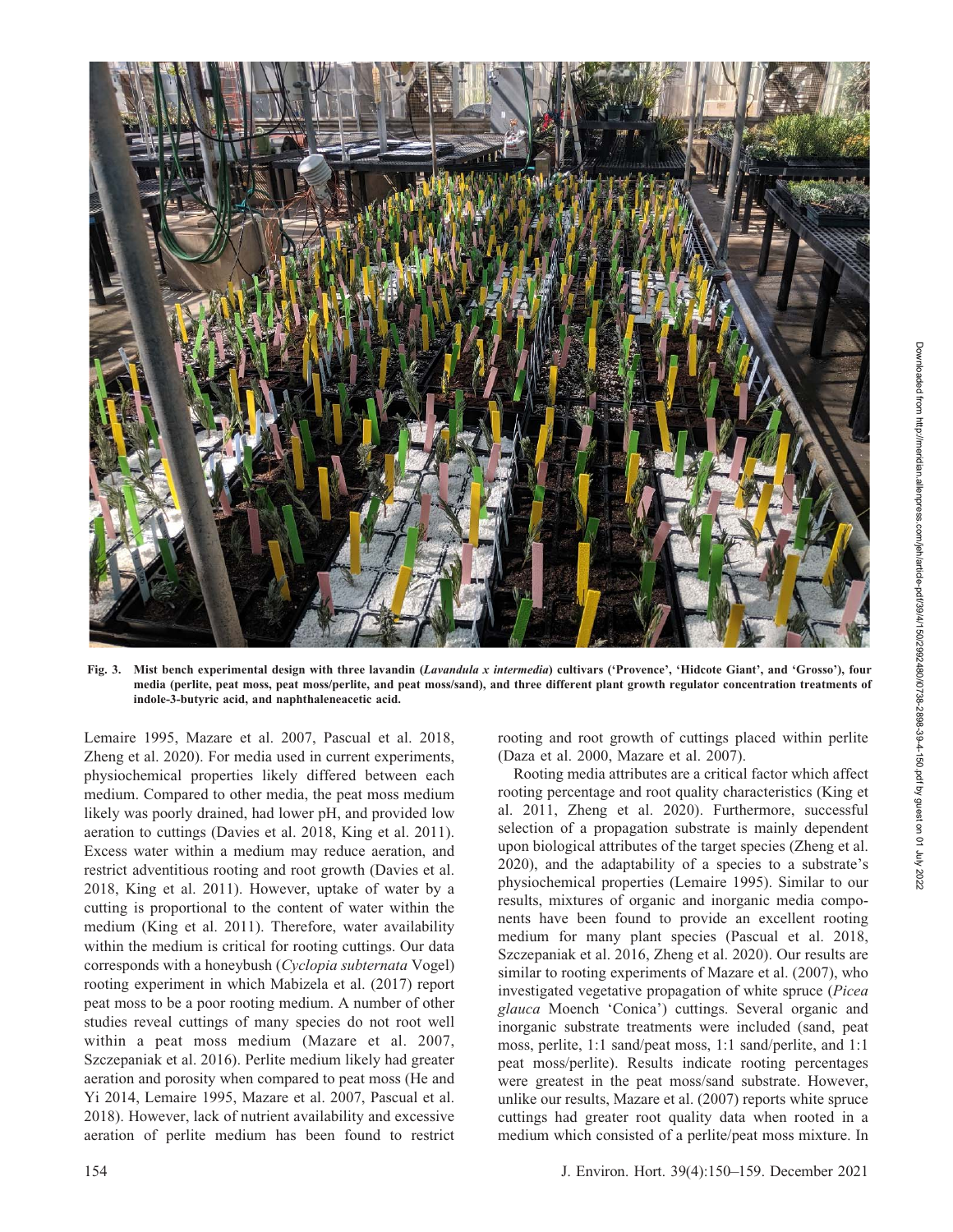

Fig. 4. Influence of media on mean rooting percentage of lavandin (Lavandula x intermedia) cuttings across cultivar and plant growth regulator (PGR) (A). Different letters indicate significant media effect ( $P = 0.0001$ ). In addition, influence of interaction ( $P = 0.0144$ ) between lavandin cultivar and PGR on mean adventitious rooting percentage of cuttings across all media treatments (B, C, and D). Different letters indicate significant cultivar x PGR effect. Error bars represent SE of the mean. Data pooled from fall 2019 and spring 2020 experiments.

addition, Szczepaniak et al. (2016) found when rooting cuttings of lavender cotton (Santolina chamaecyparissus L.), cuttings rooted in a peat moss/sand medium had a greater number of roots when compared to cuttings rooted in either peat moss, or a peat moss/perlite mixture. Comparable to our data, Szczepaniak et al. (2016) report lavender cotton cuttings produced longer roots when placed in a peat moss/sand medium when compared to cuttings placed in peat moss, or a peat moss/perlite medium. Ranjbar and Ahmadi (2017) found miniature rose (Rosa hybrida L.) cuttings had a greater number of roots when sand was added to a perlite and tea waste compost medium (1:2:2). Similar data were found with tomato (Lycopersicon esculentum Mill.) (He and Yi 2014). It is likely the peat moss medium has a lower pH and greater moisture holding capacity than the sandy, well-drained native soils where lavender is native (Hanamanthagouda et al. 2010, Paton et al. 2004, Upson and Andrews 2004). Medium characteristics of perlite, peat moss, and peat moss/perlite treatments may prohibit cuttings from rooting, and limit root quality characteristics (Davies et al. 2018, Kitir et al. 2018). Our results indicate lavandin rooting was prohibited within perlite, peat moss, and peat moss/perlite media treatments. However, addition of sand to peat moss likely increased medium permeability and aeration (Gislerød 1982, Szczepaniak et al. 2016), and therefore created a



Fig. 5. Influence of media on mean number of adventitious roots produce from lavandin (Lavandula x intermedia) cuttings across plant growth regulator (PGR) and cultivar treatments (A). Different letters indicate significant media effect ( $P =$ 0.0001). In addition, influence of PGR and PGR concentration on mean number of adventitious roots produced from lavandin cuttings across media and cultivar treatments (B). Different letters indicate significant PGR effect ( $P = 0.0001$ ). Also, influence of lavandin cultivar on mean number of adventitious roots produced from each cutting (C). Different letters indicate significant cultivar effect  $(P = 0.0001)$  across media and PGR treatments. Error bars represent SE of mean. Data pooled from fall 2019 and spring 2020 experiments.

favorable environment for rooting these lavandin cultivar cuttings.

When rooting cuttings, a tradeoff between greater rooting percentage (increased medium drainage) and greater root quality (increased medium water holding capacity) has been suggested (King et al. 2011, Zheng et al. 2020). Number of roots produced by a cutting is an indicator of cutting overall health, and a greater number of roots produced by a cutting's root system will increase water and nutrient uptake, which in turn improves cutting survival (Colombi and Walters 2017). However, our results conflict with King et al. (2011), who found greater rooting percentage and greater root quality when baldcypress cuttings were exposed to more aerated and less aerated media, respectively. Our results also disagree with results from previous work with baldcypress (Copes and Randall 1993), and carnation cuttings (Zheng et al. 2020). When rooting cuttings, selecting the proper medium to provide increased rooting and greater root quality appears to be very cultivar and species specific. Therefore, the peat moss/ sand medium used in the current study had the greatest positive effect on lavandin rooting percentage and root quality characteristics, and thus appears to be a medium well suited for rooting these lavandin cultivars.

Influence of PGR. Cutting rooting percentage was influenced by PGR. In fact, across all media an interaction occurred between lavandin cultivars and PGR treatments  $(P = 0.0144)$  (Fig. 4). Of cultivars tested, 'Grosso' cuttings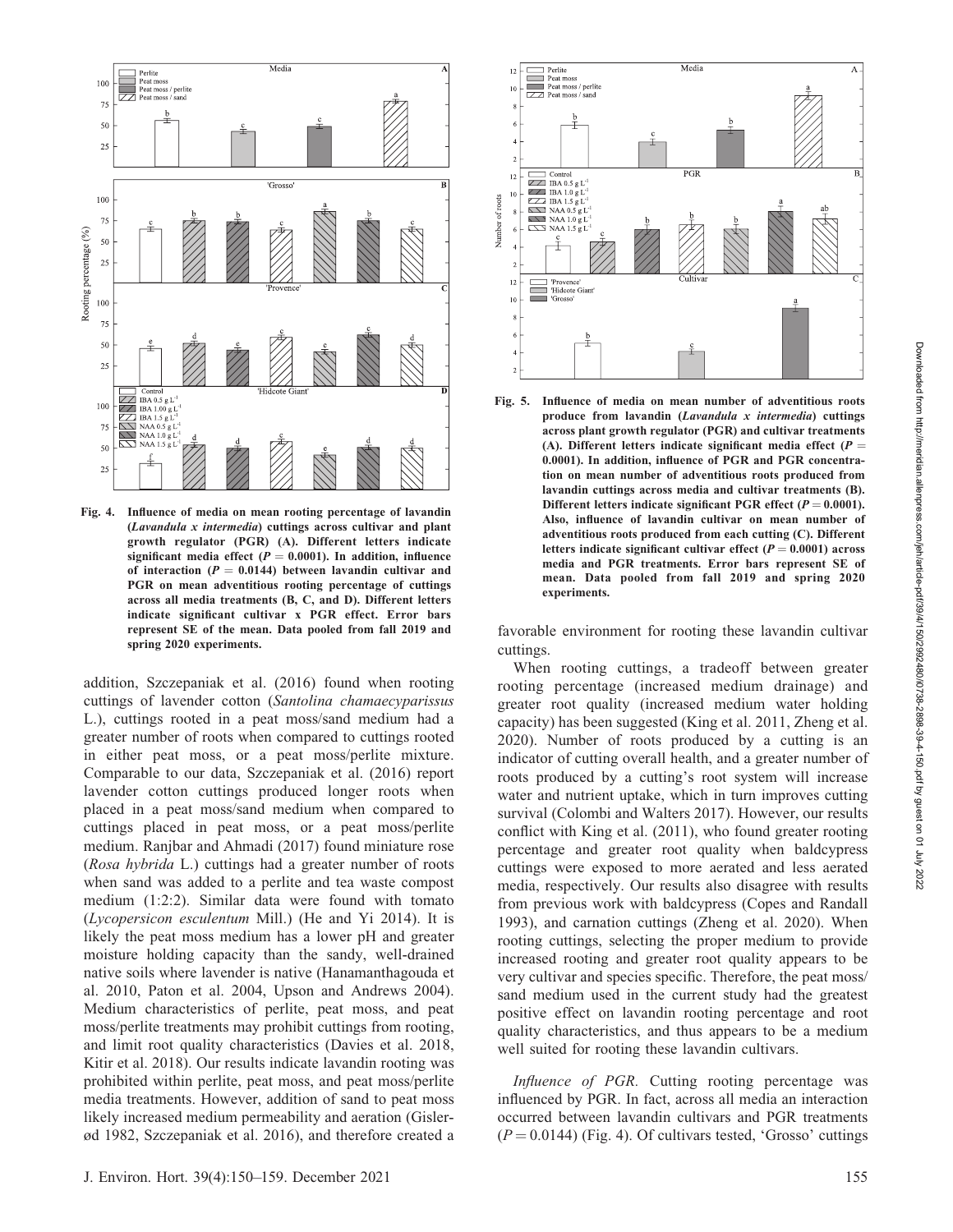

Fig. 6. Influence of interaction ( $P = 0.0027$ ) between lavandin (Lavandula x intermedia) cultivar and media across all plant growth regulator (PGR) treatments on mean cutting adventitious root length (A, B, C). Different letters indicate significant cultivar x media effect. In addition, influence of PGR concentration on adventitious root length of lavandin cuttings (D) across lavandin cultivar and media treatments. Different letters indicate significant PGR effect  $(P = 0.0006)$ . Error bars represent SE of the mean. Data pooled from fall 2019 and spring 2020 experiments.

exposed to 0.5  $g \cdot L^{-1}$  (500 ppm) NAA had the mean greatest rooting percentage, and control 'Hidcote Giant' cuttings had the mean lowest rooting percentage (86 and 32% adventitious rooting, respectively) (Fig. 4). Cultivar rooting percentage also appears to respond differently to PGR concentration. 'Grosso' cuttings tended to have reduced rooting percentage as PGR concentration increased, while rooting percentage for 'Hidcote Giant' and 'Provence' cuttings did not differ, or increased as PGR concentration increased (Fig. 4). Except for cuttings treated with  $0.5 \text{ g L}^{-1}$  (500 ppm) IBA, presence of a PGR increased number of roots present when compared to control cuttings (Fig. 5). NAA at concentrations of 1.0 and  $1.5 \text{ g L}^{-1}$  (1,000 and 1,500 ppm) produced cuttings with the greatest number of roots. In addition, there was no difference between number of roots produced by cuttings treated with 1.5  $g L^{-1}$  (1,500 ppm) NAA and the greatest concentrations of IBA (Fig. 5). Trends for the influence of PGR on length of longest root for each cutting (Fig. 6) were similar to data on the effect of PGR on number of roots produced from each cutting (Fig. 5).

Increased rooting percentages of 'Provence' and 'Hidcote Giant' at greater concentrations of PGR are consistent with previous research investigating asexual lavender propagation. Andrade et al. (1999) reports true lavender 'Vera' plantlets had greater rooting percentage when

treated with increased concentrations of NAA. Nobre (1996) report similar results when propagating French lavender (L. stoechas L.) plantlets. However, findings of Andrade et al. (1999) and Nobre (1996) conflict with rooting response of 'Grosso' cuttings when exposed to greater IBA and NAA concentrations. Similar to our results, Ghosh et al. (2017) indicate star apple (Grewia asiatica L.) cuttings had greater rooting percentages at low auxin (IBA and NAA) concentrations, when compared to rooting percentages at greater auxin PGR concentrations. Swamy et al. (2002) report similar results for black locust (Robinia pseudoacacia Linn.) and bihul (Grewia optiva Drummond) cuttings. Also, lemon balm (Melissa officinalis L.) cuttings did not have a greater rooting percentage as IBA and NAA concentrations increased (Sevik and Guney 2013). Lastly, Blythe and Sibley (2009) indicate a comparable response when rooting dwarf Burford holly (Ilex cornuta Lindl. & Paxt. 'Burfordii Nana') tip cuttings. Our data confirm lavandin rooting percentage response to increasing auxin PGR concentrations (Fig. 4) may appear to be linear (Andrade et al. 1999, Nobre 1996, Zheng et al. 2020), or curvilinear (Copes and Mandel 2000, Ghosh et al. 2017, Sevik and Guney 2013, Swamy et al. 2002). Therefore, as we describe for lavandin cuttings, rooting percentage response for many species to increased concentrations of an auxin-based PGR is quite variable.

Number of roots for each cutting was also influenced by PGR treatment (Fig. 5). Our results agree with Yusnita et al. (2018), who exposed cuttings of Malay apple (Syzygium malaccense L.) to IBA and NAA PGRs. Yusnita et al. (2018) also report when compared to IBA, application of NAA at increased concentrations consistently produced a greater number of roots. In addition, Blythe and Sibley (2012) report a greater number of roots when Heller's Japanese holly (Ilex crenata Thunb. 'Helleri') cuttings were exposed to a combination of IBA and NAA treatments. However, Blythe and Sibley (2009) found no difference in number of roots in cuttings of 'Burford Nana' holly cuttings treated with both IBA and NAA when compared to control cuttings.

Greater root length increases overall root surface area, and improves ability of rooted cuttings to uptake water and nutrients (Colombi and Walters 2017). Presence of a PGR tended to increased root length of each lavandin cutting (Fig. 6). Copes and Randall (1993) found similar results with IBA and baldcypress cuttings. Additionally, Blythe and Sibley (2012) indicate total root length of Heller's Japanese holly cuttings were greater with the use of auxinbased PGRs. However, Zheng et al. (2020) report carnation cuttings exposed to greater concentrations of IBA and NAA did not have greater root length. Others report applications of greater IBA and NAA concentrations did not increase cutting root length (Blythe and Sibley 2009, Ghosh et al. 2017, Swamy et al. 2002).

Greater numbers of adventitious root formation on lavandin cuttings when a PGR is applied is likely due to PGR stimulation of cambium activity (Singh et al. 2015), and the ability of auxin-based PGRs to hasten adventitious rooting of cuttings (Blythe et al. 2007). When rooting cuttings, there are a number of options which may improve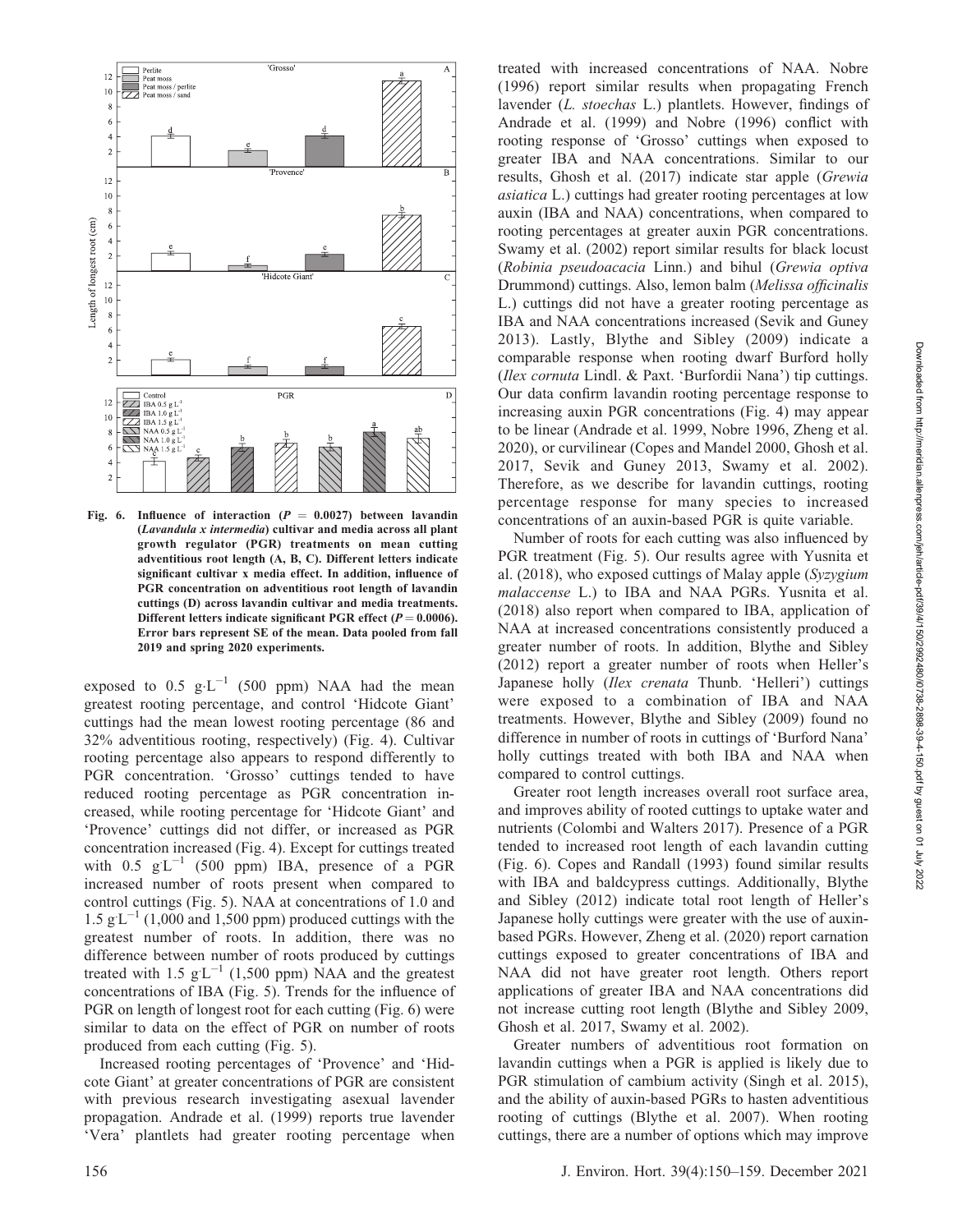the production process (Blythe and Sibley 2009, 2012). If required, selection of a PGR and PGR concentration to enhance rooting of cuttings is a critical, yet possibly a costly step (Baldwin and Stanley 1981, Blythe and Sibley 2001). Use of auxin-based PGRs at greater concentrations is known to produce negative, phytotoxic effects on cutting rooting percentage and root quality data (Andrade et al. 1999, Blythe et al. 2007, Blythe and Sibley 2009). Furthermore, our data indicates selection of the correct PGR and PGR concentration for propagation of lavandin by cuttings is essential to provide increased rooting, and greater root quality. In addition, for increased rooting of these lavandin cultivars, our data indicate auxin PGR and PGR concentration is cultivar specific. Therefore, when propagating lavandin tip cuttings, IBA and NAA PGRs used at a number of concentrations appear to have positive effects on cutting rooting percentage and root quality characteristics (Figs. 4, 5, 6).

Influence of cultivar. An interaction occurred between cultivar and PGR for rooting percentage, and cultivar and media for length of longest root found on each cutting (Figs. 4, 6). Therefore, influence of cultivar on cutting rooting percentage, and cutting length of longest root has been partially described and discussed. However, some additional discussion will be provided. Across PGR, mean overall rooting percentage was greatest for 'Grosso' cuttings. Particularly, 'Grosso' cuttings exposed to NAA at  $1.5 \text{ g L}^{-1}$  (1,500 ppm). In fact, mean rooting percentage for control 'Grosso' cuttings was similar to, or greater than rooting percentage of nearly all other cultivar and PGR treatments (Fig. 4). Across PGR and media, mean number of roots were greatest for 'Grosso' cuttings as well. Across all media and PGR treatments, cuttings of 'Grosso' had 46, and 55% more roots when compared to 'Provence' and 'Hidcote Giant' cuttings, respectively (Fig. 5). For each cultivar, cuttings placed in the peat moss/sand mixture produced longer roots when compared to cuttings of the same cultivar in other media (Fig. 6). Across media treatments, 'Grosso' cuttings in the peat moss/sand medium also had the longest roots (mean of 11.4 cm), while mean longest root length for 'Provence' and 'Hidcote Giant' cuttings in the peat moss/sand medium were 7.5 and 6.5 cm, respectively (Fig. 6).

For these hybrid lavender tip cuttings, rooting percentage, number of roots for each cutting, and length of longest root for each cutting appears to be cultivar specific (Figs. 4, 5, 6). Aljane and Nahdi (2014) investigated effect of five fig (Ficus carica L.) cultivars and type of hardwood cutting (age and length of cutting) on rooting percentage, and a number of root quality and cutting parameters (root length, number of roots, etc.). As with our results, they report cultivar differences for rooting percentage, and each measured root quality parameter. Additional research confirms cultivar differences frequently occur when asexually propagating plants through cuttings (Andrade et al. 1999, Copes and Mandel 2000, Epstein et al. 1993, Epstein and Ackerman 1993, Mabizela et al. 2017, McIvor et al. 2014, Noyszewski and Smith 2020), and interactions between genotype and rooting medium have been reported for a number of species (Bajaj 1986). When asexually

propagating plants through cuttings, propagators are required to carefully select specific techniques and methods for each genotype (Blythe et al. 2007). Therefore, when propagating lavandin tip cuttings, propagators should balance cultivar choice (genotype) with medium, PGR, and PGR concentration best suited for each particular cultivar.

A complete rooting medium will have a balance between water and air permeability, and water holding capacity. When propagating tip cuttings of 'Grosso', 'Provence', or 'Hidcote Giant' lavandin cultivars, this research demonstrates medium containing peat moss and sand (2:1) is a suitable rooting medium. In addition, depending upon lavandin cultivar, application of IBA or NAA (total immersion method) at 1.0 or 1.5  $gL^{-1}$  (1,000 or 1,500 ppm) will increase cutting rooting percentage, and root quality characteristics. In addition, it appears the combination of optimum propagation media, PGR, PGR concentration, and cultivar produces a synergistic effect, and effectively improves adventitious rooting of lavandin cuttings. Using these procedures, lavandin growers will likely have greater success propagating 'Grosso', 'Provence', and Hidcote Giant' tip cuttings. Although, additional research over a greater number of lavender cultivars, PGR application methods, PGR concentrations, and PGR combinations is required, this work demonstrates methods which should prove beneficial to lavandin propagators and growers who are interested in expanding current operations, and increasing propagation efficiency.

## Literature Cited

Adugna, M. D. Belew, and D. Tilahun. 2015. Influence of rooting media and number of nodes per stem cutting on nursery performance of vanilla (Vanilla planifolia Andr. syn. Vanilla fragrans). J. Horticulture and Forestry. 7:48–56.

Aljane, F., and S. Nahdi. 2014. Propagation of some local fig (Ficus carica L.) cultivars by hardwood cuttings under the field conditions in Tunisia. International Scholarly Research Notices. http://dx.doi.org/10. 1155/2014/809450.

Andrade, L., S. Echeverrigaray, F. Fracaro, G. Pauletti, and L. Rota. 1999. The effect of growth regulators on shoot propagation and rooting of common lavender (Lavandula vera DC). Plant Cell, Tissue and Organ Culture. 56:79–83.

Andrenko, I., T. Montague, C. McKenney, and R. Plowman. 2020. Salinity tolerance of select wildflower species in a hydroponic setting. HortScience. 55:1119–1131.

Bajaj, Y.P.S. 1986. Biotechnology of tree improvement for rapid propagation and biomass energy production. p.  $1 - 23$  In: Y.P.S. Bajaj (Ed). Biotechnology in Agriculture and Forestry, Vol. 1. Trees I. Springer. Berlin Heidelberg NY.

Baldwin, I. and J. Stanley. 1982. Work flow and costing in propagation. Combined Proceedings International Plant Propagators' Society. 31:366– 376.

Blythe, E. and J.L. Sibley. 2001. The effective propagator: Keeping a focus on key issues in propagation management. Combined Proceedings International Plant Propagators' Society. 51:590–594.

Blythe, E. and J.L. Sibley. 2009. Winter stem cutting prop. of 'Dwarf Burford' holly without use of a conventional auxin treatment. HortTechnology. 19:130–132.

Blythe, E. and J.L. Sibley. 2012. Winter stem cutting propagation of Heller's Japanese holly with and without use of a conventional auxin treatment. HortTechnology. 22:771–773.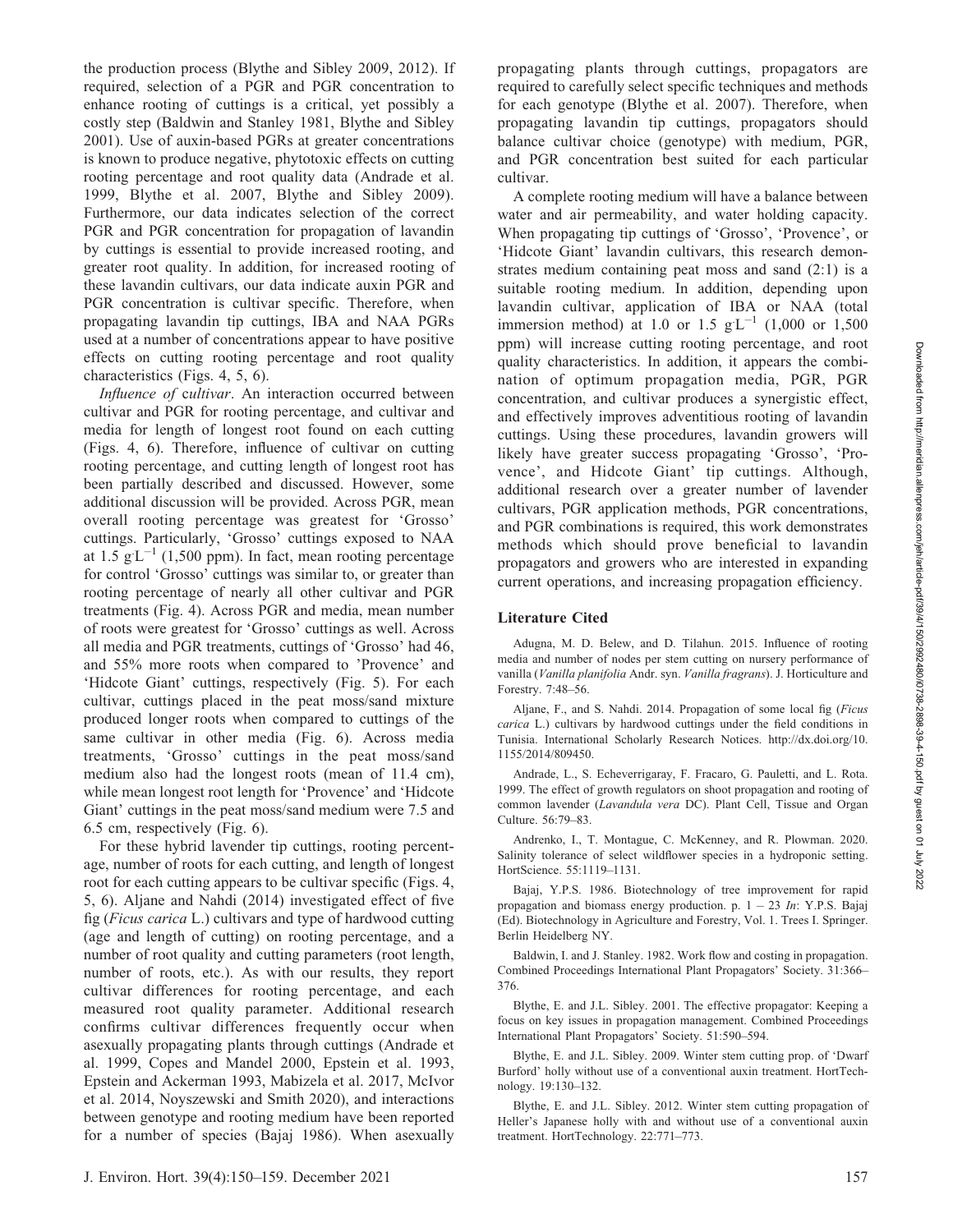Blythe, E., J.L. Sibley, K.M. Tilt, and J.M. Ruter. 2007. Methods of auxin application in cutting propagation: A review of 70 years of scientific discovery and commercial practice. J. Environ. Hort. 25:166–185.

Chen, C. 2016. Cost analysis of plant micropropagation of Phalaenopsis. Plant Cell, Tissue and Organ Culture. 126:167–175.

Colombi, T. and A. Walter. 2017. Genetic diversity under soil compaction in wheat: Root number as a promising trait for early plant vigor. Frontiers in Plant Science. 8:420.

Copes, D.L. and W.K. Randall. 1993. Rooting baldcypress stem cuttings. Tree Planters Notes. 44:125–127.

Copes, D.L. and N.L. Mandel. 2000. Effects of IBA and NAA treatments on rooting Douglas-fir stem cuttings. New Forests. 20:249–257.

Davies, F.T., R.L. Geneve, and S.B. Wilson. 2018. Hartmann and Kester's Plant Propagation: Principles and Practices. 9th ed. Prentice Hall, Englewood Cliffs, N.J. p.  $1 - 1004$ .

Daza A., C. Santamaria, D. Rodriquez-Navarro D, M. Camacho, R. Orive, and F. Temprano. 2000. Perlite as a carrier for bacterial inoculants. Soil Biology and Biochemistry. 32:567–572.

Epstein, E. and A. Ackerman. 1993. Transport and metabolism of indole-3-butyric acid in cuttings of Leucadendron discolor. Plant Growth Regulation. 12:17–22.

Epstein, E., S. Zilkah, G. Faingersh, and A. Rotebaum. 1993. Transport and metabolism of indole-3-butryric acid in easy- and difficult-to-root cuttings of sweet cherry (Prunus avium L.). Acta Horticulturae. 329:292– 295.

Fox, L. and T. Montague. 2004. Short term drought conditioning influences adventitious rooting of firebush and Fraser's photinia stem cuttings. J. Enviro. Hort. 22:144–148.

Ghosh, A., K. Dey, A. Mani, F.K. Bauri, and D.K. Mishra. 2017. Efficacy of different levels of IBA and NAA on rooting of Phalsa (Grewia asiatica L.) cuttings. Int. J. Chemical Studies. 5:567–571.

Gislerød, H., 1982. Physical conditions of propagation media and their influence on the rooting of cuttings. Plant and Soil. 69:445–456.

Gökdogan, O. 2016. Determination of input-output energy and economic analysis of lavender production in Turkey. Int. J. Agricultural and Biological Engineering. 9:154–161.

Goncalves, S. and A. Romano. 2013. In vitro culture of lavenders (Lavandula spp.) and the production of secondary metabolites. Biotechnology Advances. 31:166–174.

Hanamanthagouda, M., S. Kakkalameli, P. Naik, P. Nagella, H. Seetharamareddy, and H. Murthy. 2010. Essential oils of Lavandula bipinnata and their antimicrobial activities. Food Chemistry. 118:836– 839.

Hassiotis, C., F. Ntana, D. Poulios, S. Vlachonasios, K. and D. Lazari. 2014. Environmental and developmental factors affect essential oil production and quality of Lavandula angustifolia during flowering period. Industrial Crops and Products. 62:359–366.

He, H. and X. Yi. 2014. Effect of root zone aeration on the growth of film-mulched tomato in greenhouse. Applied Mechanics and Materials. 675:1087–1090.

Jianu, C., G. Pop, A.T. Gruia, and F.G. Horhat. 2013. Chemical composition and antimicrobial activity of essential oils of lavender (Lavandula angustifolia) and lavandin (Lavandula x intermedia) grown in Western Romania. Int. J. Agriculture and Biology. 15: 772–776.

Karelakis, C., and G. Tsantopoulos. 2017. Changing land use to alternative crops: a rural landholder's perspective. Land Use Policy.  $63.30 - 37$ 

King, A.R., M.A. Arnold, D.F. Welsh, and W.T. Watson. 2011. Substrates, wounding, and growth regulator concentrations alter adventitious rooting of baldcypress cuttings. HortScience. 46:1387–1393.

Kitir, N. E. Yildirim, Ü. Sahin, M. Turan, M. Ekinci, S. Ors, R. Kul, H. Ünlü, and H. Ünlü. 2018. Peat use in horticulture. p.  $75 - 90$ . In: B. Topcuoğlu and M. Turan (Eds). Peat. IntechOpen. DOI:10.5772/ intechopen.79171.

Koulivand, P.H., M.K. Ghadiri, and A. Gorji. 2013. Lavender and the nervous system. Evidence-Based Complementary and Alternative Medicine. //doi.org/10.1155/2013/681304.

Kovatcheva, A.G., I.I. Koleva, M. Ilieva, A. Pavlov, M. Mincheva, and M. Konushlieva. 2001. Antioxidant activity of extracts from Lavandula vera MM cell cultures. Food Chemistry. 72:295–300.

Kukkonen S. and M. Vestberg. 2009. Nursery growers' experiences of growing media – a Finnish case study. Acta Horticlturae. 819:273–277.

Lemaire, F. 1995. Physical, chemical and biological properties of growing medium. Acta Horticulturae. 396:273–284.

Mabizela, G., M. Slabbert, and C. Bester. 2017. The effect of rooting media, plant growth regulators and rooting potential of honeybush (Cyclopia subternata) stem cuttings at different planting dates. South African J. Botany. 110:75–79.

Mazare G., D. Adelina, D. Zaharia, L. Holenoec, V. Ceuca, and A. Timofte. 2007. The obtaining of Picea cultivars by cuttings. Bulletin of the University of Agricultural Sciences and Veterinary Medicine, Cluj-Napoca. Horticulture. 64:277–281.

McIvor, I.R., S. Sloan, and L.R. Pigem. 2014. Genetic and environmental influences on root development in cuttings of selected Salix and Populus clones - A greenhouse experiment. Plant and Soil. 377:25–42.

Mitrofanova, I., S. Chirkov, N. Lesnikova-Sedoshenko, S. Chelombit, A. Zakubanskiy, V. Rabotyagov, and A. Mitrofanova. 2017. Micropropagation of Lavandula angustifolia Mill. 'Record' and 'Belyanka'. Acta Horticultrae. 1187:37–42.

Nobre, J. 1996. In vitro cloning and micropropagation of Lavandula stoechas from field-grown plants. Plant Cell, Tissue Organ Culture. 46:151–155.

Noyszewski, A.K. and A.G. Smith. 2020. Rooting efficiency of amur maples seedless selections produced by mutagenesis. J. Environ. Hort. 38:37–43.

Pacurar, D.I., I. Perrone, and C. Bellini. 2014. Auxin is a central player in the hormone crosstalks that control adventitious rooting. Physiologia Plantarum. 151:83–96.

Pascual, J.A., F. Ceglie, Y. Tuzel, M. Koller, A. Koren, R. Hitchings, F. Tittarell. 2018. Organic substrate for transplant production. A review. Agronomy for Sustainable Development. 38:1–23.

Paton, A.J., D. Springate, S. Suddee, D. Otieno, R.J. Grayer, M.M. Harley, F. Willis, M.S.J. Simmonds, M.P. Powell, and V. Savolainen. 2004. Phylogeny and evolution of basils and allies (Ocimeae, Labiatae) based on three plastid DNA regions. Molecular Phylogenetics and Evolution. 31:277–299.

Ranjbar, A., and N. Ahmadi. 2017. The effects of IBA and NAA, and rooting media on propagation of miniature rose cuttings (Rosa hybrida). J. Horticultural Science. 30:520–528.

Sevik, H. and K. Guney. 2013. Effects of IAA, IBA, NAA, and GA3 on rooting and morphological features of Melissa officinalis L. stem cuttings. The Scientific World Journal. doi.org/10.1155/2013/909507.

Singh, V., S. Singh, P.K. Nimbolkar, N. Mishra, and A. Tripathi. 2015. Effect of growing media, Pgrs and seasonal variability on rooting ability and survival of lemon (Citrus Limon L.) cuttings. Int. J. Agriculture, Environment and Biotechnology. 8:593–599.

Swamy, S.L., S. Puri, and A.K. Singh. 2002. Effect of auxins (IBA and NAA) and season on rooting of juvenile and mature hardwood cuttings of Robinia pseudoacacia and Grewia optiva. New Forests. 23:143–157.

Szczepaniak, S., Z. Guzikowski, and M. Henschke. 2016. Assessment of the usefulness of selected media used in the rooting process of lavender cotton shoot cuttings. Folia Horticulture 28:195–200.

Tomar U.K., U. Negi, A.K. Sinha, and P.K. Dantu. 2007. An overview of the economic factors influencing micropropagation. My Forest. 43:523– 532.

Upson, T., and S. Andrews. 2004. The genus Lavandula. Timber Press, Portland, OR. p.  $1 - 456$ .

Usano-Alemany, J., D. Peñalver, J. Ortiz, B. López, O. Ruiz, and J. Palá-Paúl. 2011. Ecological production of lavenders in Cuenca province (Spain). A study of yield production and quality of the essential oils. Botánica Complutensis 35:147-152.

United States Department of Agriculture. 2012. Plant Hardiness Zone Map. https://planthardiness.ars.usda.gov/PHZMWeb/.